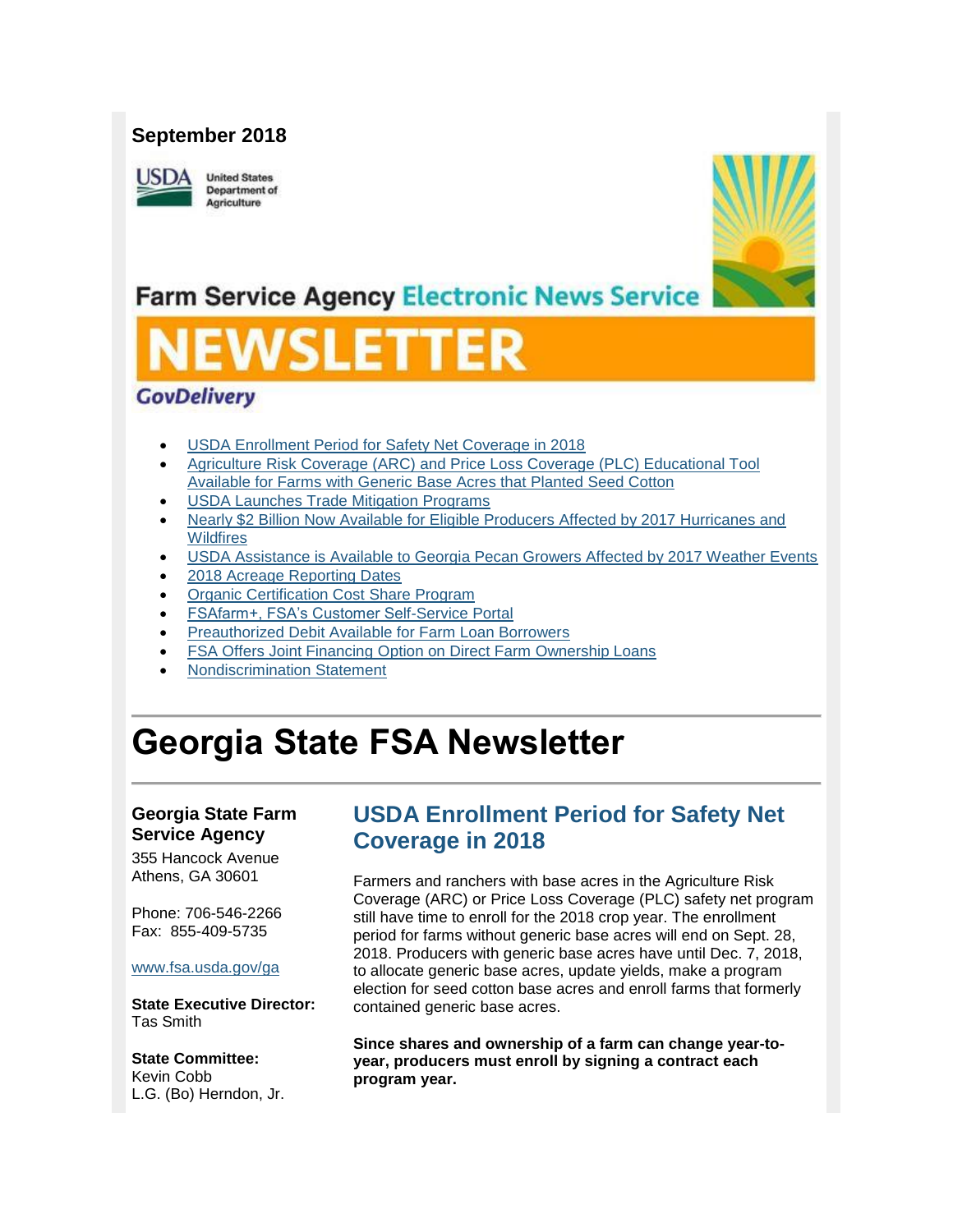Meredith McNair Rogers Donnie Smith

**Administrative Officer:** Dianne R. Westmoreland

**Farm Loan Chief:** Robert Tyson

**Farm Programs Chief:** Brett Martin

**Public Affairs/Outreach** Neal Leonard

To find contact information for your local office go to [www.fsa.usda.gov/ga](http://www.fsa.usda.gov/ga)

The producers on a farm that are not enrolled for the 2018 enrollment period will not be eligible for financial assistance from the ARC or PLC programs for the 2018 crop should crop prices or farm revenues fall below the historical price or revenue benchmarks established by the program. Producers who made their elections in previous years must still enroll during the 2018 enrollment period.

The ARC and PLC programs were authorized by the 2014 Farm Bill and offer a safety net to agricultural producers when there is a substantial drop in prices or revenues for covered commodities. Covered commodities include barley, canola, large and small chickpeas, corn, crambe, flaxseed, grain sorghum, lentils, mustard seed, oats, peanuts, dry peas, rapeseed, long grain rice, medium grain rice (which includes short grain and sweet rice), safflower seed, sesame, soybeans, sunflower seed, wheat and upland cotton. For more details regarding these programs, go to [www.fsa.usda.gov/arc-plc.](http://www.fsa.usda.gov/arc-plc)

For more information, producers are encouraged to visit their local FSA office. To find a local FSA office, visit [https://www.farmers.gov/.](https://www.farmers.gov/)

## <span id="page-1-0"></span>**Agriculture Risk Coverage (ARC) and Price Loss Coverage (PLC) Educational Tool Available for Farms with Generic Base Acres that Planted Seed Cotton**

Farm Service Agency (FSA) is notifying farmers with generic base acres that planted seed cotton that a new tool is available to assist them in understanding how the new seed cotton program may affect their FSA payments. It helps a producer make decisions on how to allocate generic base acres to other covered crops based on a producer's planting history.

The educational tool can be viewed at [https://www.afpc.tamu.edu/tools/cotton-base.](https://www.afpc.tamu.edu/tools/cotton-base)

Developed by Texas A&M University, the tool is for educational purposes only, and by using the tool, it is agreed that the results are not a guarantee of future FSA program parameters or payments. Users also acknowledge that this tool is provided with absolutely no warranty, without even the implied warranty of fitness for a particular purpose.

The Bipartisan Budget Act of 2018 included [seed cotton as a covered commodity](https://www.fsa.usda.gov/news-room/news-releases/2018/nr_nr_20180625_rel_0111) under the Agriculture Risk Coverage (**ARC**) and Price Loss Coverage (**PLC**) program effective for the 2018 crop year. The Act also authorizes owners of a farm with generic base acres and a recent history of covered commodities a one-time opportunity to update the farm's payment yield for seed cotton.

Complete details of this decision are available by reading the [Notice](https://www.fsa.usda.gov/Internet/FSA_Notice/arcplc50.pdf) [\(https://www.fsa.usda.gov/Internet/FSA\\_Notice/arcplc50.pdf\)](https://www.fsa.usda.gov/Internet/FSA_Notice/arcplc50.pdf)

<span id="page-1-1"></span>Or by contacting your State or County FSA Office [http://offices.usda.gov.](http://offices.usda.gov/)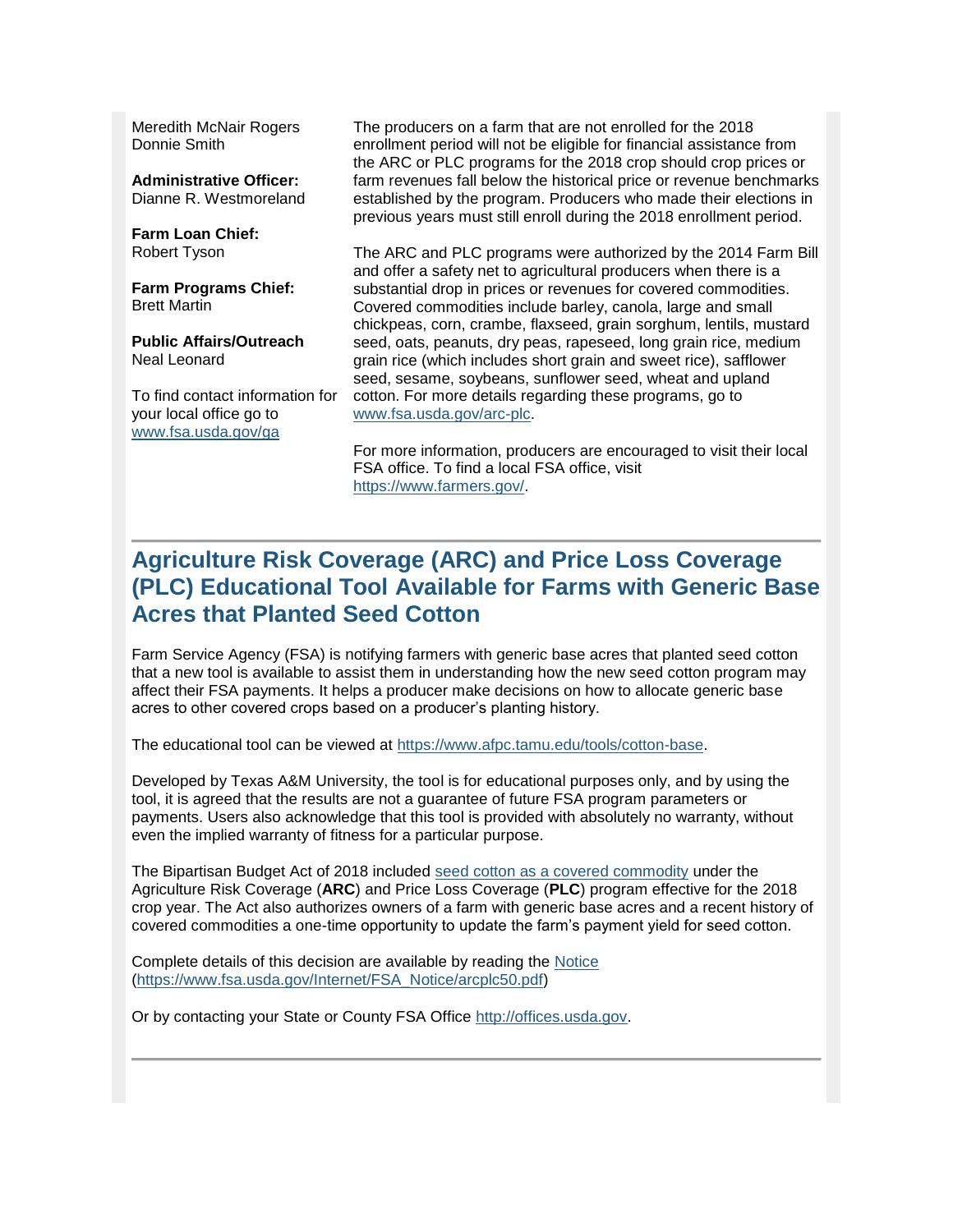## **USDA Launches Trade Mitigation Programs**

USDA launched the trade mitigation package aimed at assisting farmers suffering from damage due to unjustified trade retaliation by foreign nations. Producers of certain commodities can now sign up for the Market Facilitation Program (MFP).

USDA [provided details in August](http://links.govdelivery.com/track?type=click&enid=ZWFzPTEmbWFpbGluZ2lkPTIwMTgwOTA0Ljk0NDE3NjQxJm1lc3NhZ2VpZD1NREItUFJELUJVTC0yMDE4MDkwNC45NDQxNzY0MSZkYXRhYmFzZWlkPTEwMDEmc2VyaWFsPTE4MDA0MDA0JmVtYWlsaWQ9Y2Fzc2llLmJhYmxlQHR4LnVzZGEuZ292JnVzZXJpZD1jYXNzaWUuYmFibGVAdHgudXNkYS5nb3YmZmw9JmV4dHJhPU11bHRpdmFyaWF0ZUlkPSYmJg==&&&102&&&https://www.usda.gov/media/press-releases/2018/08/27/usda-announces-details-assistance-farmers-impacted-unjustified) of the programs to be employed. USDA's Farm Service Agency (FSA) will administer the Market Facilitation Program (MFP) to provide payments to corn, cotton, dairy, hog, sorghum, soybean, and wheat producers. An announcement about further payments will be made in the coming months, if warranted. USDA is currently working to determine how to address market disruptions for producers of almonds and sweet cherries.

The sign-up period for MFP is now open and runs through Jan. 15, 2019, with information and instructions provided at [www.farmers.gov/mfp.](http://links.govdelivery.com/track?type=click&enid=ZWFzPTEmbWFpbGluZ2lkPTIwMTgwOTA0Ljk0NDE3NjQxJm1lc3NhZ2VpZD1NREItUFJELUJVTC0yMDE4MDkwNC45NDQxNzY0MSZkYXRhYmFzZWlkPTEwMDEmc2VyaWFsPTE4MDA0MDA0JmVtYWlsaWQ9Y2Fzc2llLmJhYmxlQHR4LnVzZGEuZ292JnVzZXJpZD1jYXNzaWUuYmFibGVAdHgudXNkYS5nb3YmZmw9JmV4dHJhPU11bHRpdmFyaWF0ZUlkPSYmJg==&&&103&&&http://www.farmers.gov/mfp) MFP provides payments to cotton, corn, dairy, hog, sorghum, soybean, and wheat producers who have been significantly impacted by actions of foreign governments resulting in the loss of traditional exports. Eligible producers should apply after harvest is complete, as payments will only be issued once production is reported.

A payment will be issued on 50 percent of the producer's total production, multiplied by the MFP rate for a specific commodity. A second payment period, if warranted, will be determined by the USDA.

#### **Market Facilitation Program**

| Commodity    | <b>Initial Payment Rate</b> | Est. Initial Payment** (in \$1,000s) |
|--------------|-----------------------------|--------------------------------------|
| Cotton       | \$0.06/b.                   | \$276,900                            |
| Corn         | \$0.01/bu.                  | \$96,000                             |
| Dairy (milk) | \$0.12/cwt.                 | \$127,400                            |
| Pork (hogs)  | \$8.00/head                 | \$290,300                            |
| Soybeans     | \$1.65/bu.                  | \$3,629,700                          |
| Sorghum      | \$0.86/bu.                  | \$156,800                            |
| Wheat        | \$0.14/bu.                  | \$119,200                            |
| <b>Total</b> |                             | \$4,696,300                          |

\*\*Initial payment rate on 50% of production

MFP payments are limited to a combined \$125,000 for corn, cotton, sorghum, soybeans, and wheat capped per person or legal entity. MFP payments are also limited to a combined \$125,000 for dairy and hog producers. Applicants must also have an average adjusted gross income for tax years 2014, 2015, and 2016 of less than \$900,000. Applicants must also comply with the provisions of the Highly Erodible Land and Wetland Conservation regulations.

<span id="page-2-0"></span>For more further information or to locate and contact local FSA offices, interested producers can visit [www.farmers.gov.](http://links.govdelivery.com/track?type=click&enid=ZWFzPTEmbWFpbGluZ2lkPTIwMTgwOTA0Ljk0NDE3NjQxJm1lc3NhZ2VpZD1NREItUFJELUJVTC0yMDE4MDkwNC45NDQxNzY0MSZkYXRhYmFzZWlkPTEwMDEmc2VyaWFsPTE4MDA0MDA0JmVtYWlsaWQ9Y2Fzc2llLmJhYmxlQHR4LnVzZGEuZ292JnVzZXJpZD1jYXNzaWUuYmFibGVAdHgudXNkYS5nb3YmZmw9JmV4dHJhPU11bHRpdmFyaWF0ZUlkPSYmJg==&&&104&&&http://www.farmers.gov/)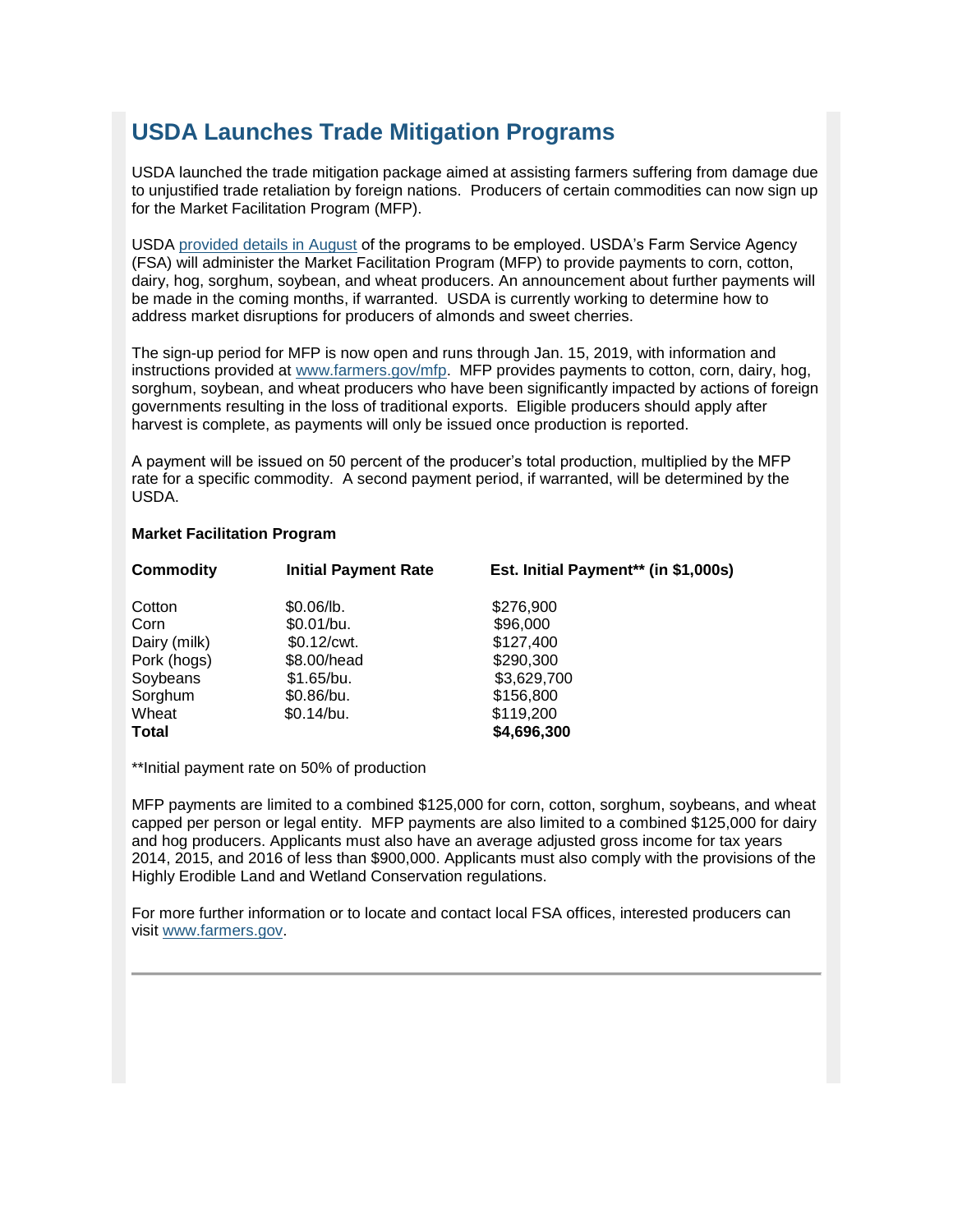## **Nearly \$2 Billion Now Available for Eligible Producers Affected by 2017 Hurricanes and Wildfires**

Agricultural producers affected by hurricanes and wildfires in 2017 now may apply for assistance to help recover and rebuild their farming operations. Signup begins July 16, 2018, and continues through Nov. 16, 2018.

Hurricanes and wildfires caused billions of dollars in losses to America's farmers last year. Our objective is to get relief funds into the hands of eligible producers as quickly as possible. We are making immediate, initial payments of up to 50 percent of the calculated assistance so producers can pay their bills.

Additional payments will be issued, if funds remain available, later in the year.

The program, known as the 2017 Wildfires and Hurricanes Indemnity Program (2017 WHIP) was authorized by Congress earlier this year by the Bipartisan Budget Act of 2018.

Eligible crops, trees, bushes, or vines, located in a county declared in a Presidential Emergency Disaster Declaration or Secretarial Disaster Designation as a primary county are eligible for assistance if the producer suffered a loss as a result of a 2017 hurricane. Also, losses located in a county not designated as a primary county may be eligible if the producer provides documentation showing that the loss was due to a hurricane or wildfire in 2017. A list of counties that received qualifying hurricane declarations and designations is available at [https://www.fsa.usda.gov/programs-and-services/disaster-assistance-program/wildfires-and](https://www.fsa.usda.gov/programs-and-services/disaster-assistance-program/wildfires-and-hurricanes-indemnity-program/index)[hurricanes-indemnity-program/index.](https://www.fsa.usda.gov/programs-and-services/disaster-assistance-program/wildfires-and-hurricanes-indemnity-program/index) Eligibility is determined by Farm Service Agency (FSA) county committees.

Agricultural production losses due to conditions caused by last year's wildfires and hurricanes, including excessive rain, high winds, flooding, mudslides, fire, and heavy smoke, could qualify for assistance through the program. Typically, 2017 WHIP is only designed to provide assistance for production losses, however, if quality was taken into consideration under the insurance or Noninsured Crop Disaster Assistance Program (NAP) policy, where production was further adjusted, the adjusted production will be used in calculating assistance under this program.

Eligible crops include those for which federal crop insurance or NAP coverage is available, excluding crops intended for grazing. A list of crops covered by crop insurance is available through the U.S. Department of Agriculture's (USDA) Actuarial Information Browser at

[https://webapp.rma.usda.gov/apps/actuarialinformationbrowser.](https://webapp.rma.usda.gov/apps/actuarialinformationbrowser)

Eligibility will be determined for each producer based on the size of the loss and the level of insurance coverage elected by the producer. A WHIP factor will be determined for each crop based on the producer's coverage level. Producers who elected higher coverage levels will receive a higher WHIP factor.

The 2017 WHIP payment factor ranges from 65 percent to 95 percent, depending upon the level of crop insurance coverage or NAP coverage that a producer obtained for the crop. Producers who did not insure their crops in 2017 will receive 65 percent of the expected value of the crop. Insured producers will receive between 70 percent and 95 percent of expected value; those who purchased the highest levels of coverage will receive 95-percent coverage.

Each eligible producer requesting 2017 WHIP benefits will be subject to a payment limitation of either \$125,000 or \$900,000, depending upon their average adjusted gross income, which will be verified. The payment limit is \$125,000 if less than 75 percent of the person or legal entity's average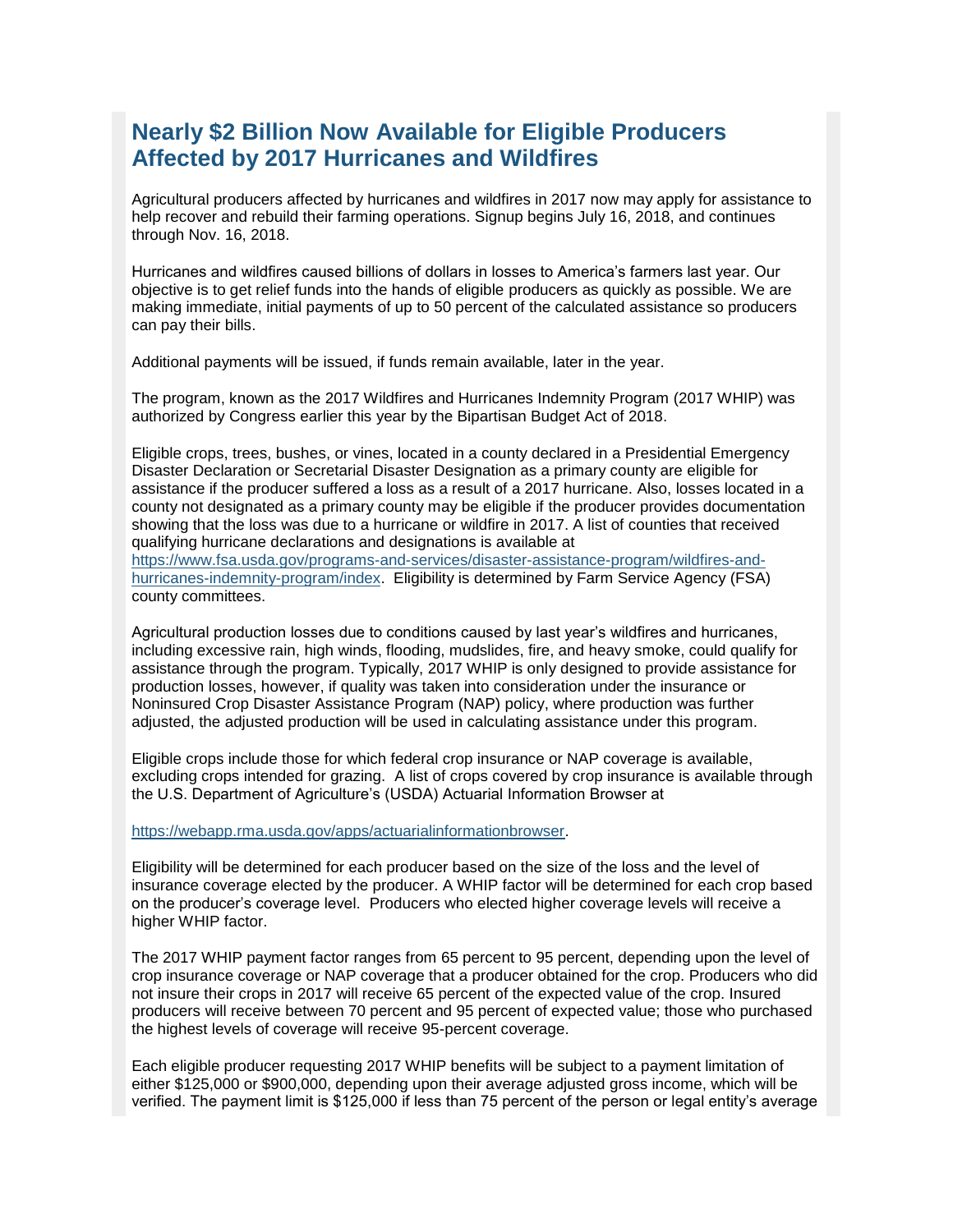adjusted gross income is average adjusted gross farm income. The payment limit is \$900,000, if 75 percent or more of the average adjusted gross income of the person or legal entity is average adjusted gross farm income.

Both insured and uninsured producers are eligible to apply for 2017 WHIP. However, all producers receiving 2017 WHIP payments will be required to purchase crop insurance and/or NAP, at the 60 percent coverage level or higher, for the next two available crop years to meet statutory requirements. Producers who fail to purchase crop insurance for the next two applicable years will be required to pay back the 2017 WHIP payment.

To help expedite payments, a producer who does not have records established at the [local USDA](https://www.farmers.gov/service-locator?field_counties_served_target_id=All)  [service center](https://www.farmers.gov/service-locator?field_counties_served_target_id=All) are encouraged to do so early in the process. To establish a record for a farm, a producer needs:

- Proof of identity: driver's license and Social Security number/card;
- Copy of recorder deed, survey plat, rental, or lease agreement of the land. A producer does not have to own property to participate in FSA programs;
- Corporation, estate, or trust documents, if applicable

Once signup begins, a producer will be asked to provide verifiable and reliable production records. If a producer is unable to provide production records, USDA will calculate the yield based on the county average yield. A producer with this information on file does not need to provide the information again.

For more information on FSA disaster assistance programs, please contact your local USDA service center or visit [https://www.farmers.gov/recover/whip.](https://www.farmers.gov/recover/whip)

## <span id="page-4-0"></span>**USDA Assistance is Available to Georgia Pecan Growers Affected by 2017 Weather Events**

The U.S. Department of Agriculture (USDA) Farm Service Agency (FSA) announced that assistance is available for pecan growers in Georgia to replant and replace trees through the Tree Assistance Program (TAP) as they recover from the impacts of 2017 weather events.

Funding will be provided through TAP, a program administered by FSA. Up to \$15 million is available to eligible pecan orchardists or pecan nursery tree growers for certain mortality losses incurred during 2017. To be eligible, the grower must have suffered a mortality loss on a stand in excess of 7.5 percent, but less than 15 percent, adjusted for normal mortality.

The assistance was made to eligible pecan orchardists and pecan nursery tree growers by Congress through the Consolidated Appropriations Act of 2018. To qualify for a TAP payment for pecan tree losses, orchardists and nursery tree growers must have:

- planted, or be considered to have planted (by purchase before the loss of existing stock planted for commercial purposes) pecan trees for commercial purposes, or have a production history, for commercial purposes, of planted or existing trees;
- suffered a qualifying pecan tree loss in excess of 7.5 percent mortality (after adjustment for normal mortality), from Jan. 1, 2017, through Dec. 31, 2017; and
- continuously owned the stand from the time of the disaster until the time that the TAP application is submitted.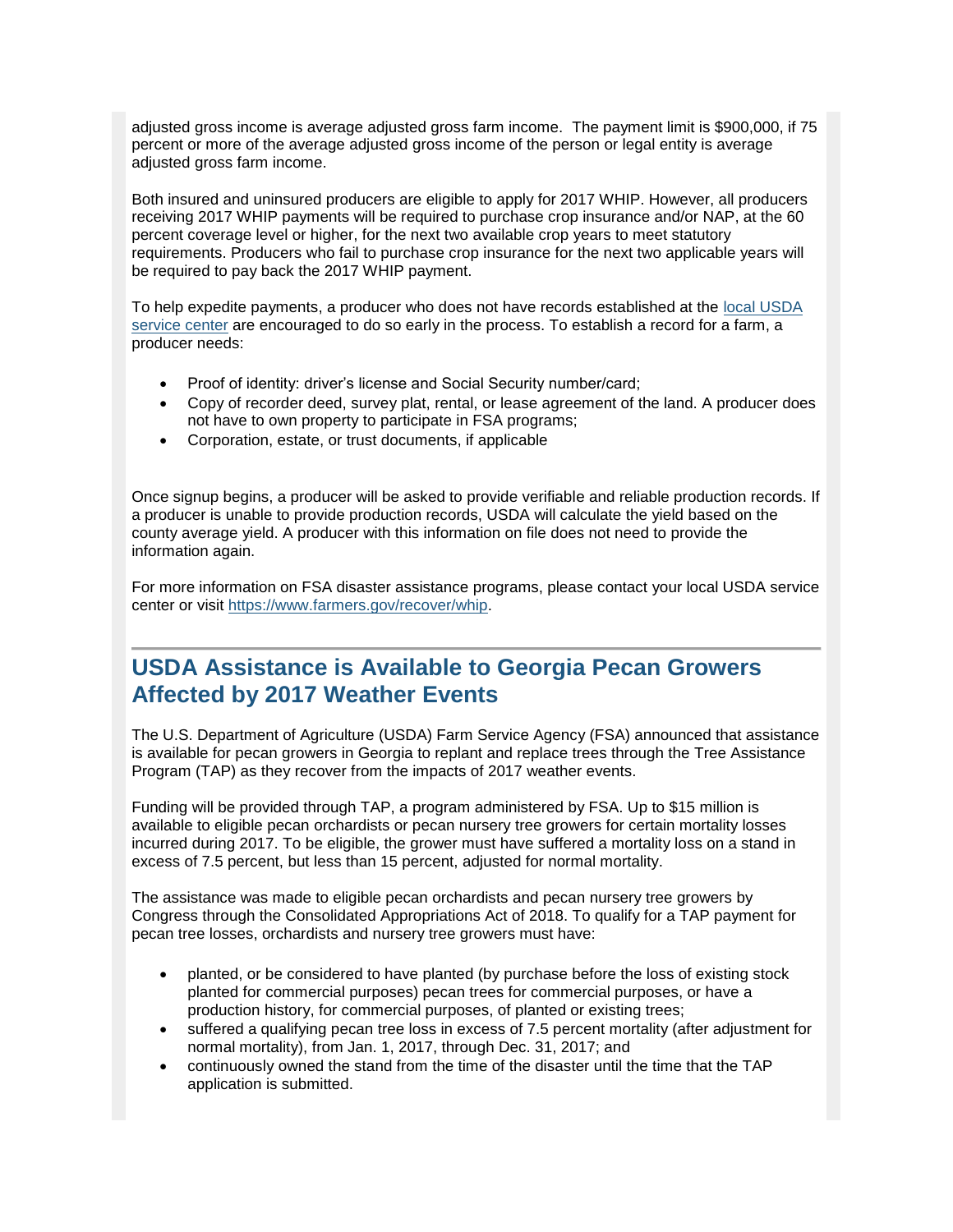For more information about TAP, visit [www.fsa.usda.gov/tap](http://www.fsa.usda.gov/tap) or contact your local FSA office. To find your local FSA office, visit [www.farmers.gov.](http://www.farmers.gov/)

## <span id="page-5-0"></span>**2018 Acreage Reporting Dates**

In order to comply with FSA program eligibility requirements, all producers are encouraged to visit the local County FSA office to file an accurate crop certification report by the applicable deadline.

The following acreage reporting dates are applicable for Georgia:

| September 15, 2018 | Sweet Corn (Planted 7/15-8/25)       |
|--------------------|--------------------------------------|
| October 15, 2018   | Cabbage (Planted 7/16-9/30)          |
| Nov. 15, 2018      | grass certification (2019 crop year) |

The following exceptions apply to the above acreage reporting dates:

- If the crop has not been planted by the above acreage reporting date, then the acreage must be reported no later than 15 calendar days after planting is completed.
- If a producer acquires additional acreage after the above acreage reporting date, then the acreage must be reported no later than 30 calendar days after purchase or acquiring the lease. Appropriate documentation must be provided to the county office.
- If a perennial forage crop is reported with the intended use of "cover only," "green manure," "left standing," or "seed," then the acreage must be reported by July 15th. Noninsured Crop Disaster Assistance Program (NAP) policy holders should note that the acreage reporting date for NAP covered crops is the earlier of the dates listed above or 15 calendar days before grazing or harvesting of the crop begins. For questions regarding crop certification and crop loss reports, please contact the local County FSA Office.

## <span id="page-5-1"></span>**Organic Certification Cost Share Program**

The Organic Certification Cost Share Program (OCCSP) provides cost share assistance to producers and handlers of agricultural products who are obtaining or renewing their certification under the National Organic Program (NOP). Certified operations may receive up to 75 percent of their certification costs paid from Oct. 1, 2017, through Sept. 30, 2018, not to exceed \$750 per certification scope.

Eligible costs include application fees, inspection costs, fees related to equivalency agreement/arrangement requirements, travel/per diem for inspectors, user fees, sales assessments and postage.

Ineligible costs include equipment, materials, supplies, transitional certification fees, late fees and inspections necessary to address National Organic Program regulatory violations.

Producers and handlers may submit OCCSP applications to FSA County Offices or they may apply through participating State Agencies, which will be listed at [https://www.fsa.usda.gov/programs-and](https://www.fsa.usda.gov/programs-and-services/occsp/index)[services/occsp/index](https://www.fsa.usda.gov/programs-and-services/occsp/index) as their agreements to administer the program are finalized.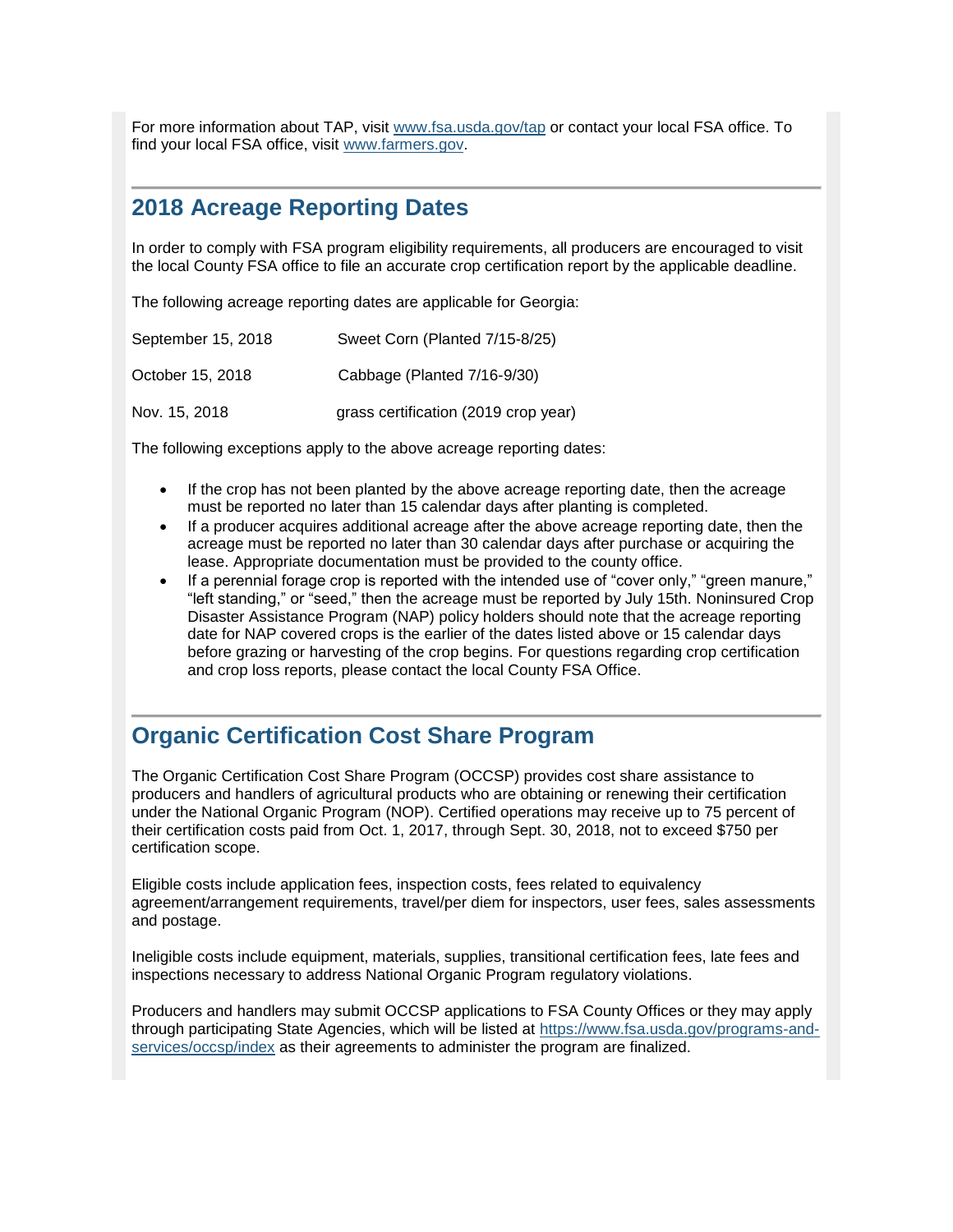The FSA OCCSP application form is available at [USDA's eForms site,](https://forms.sc.egov.usda.gov/eForms/welcomeAction.do?Home) by selecting "Browse forms" and entering "OCCSP" in the "title or keywords" field on the search page.

To learn more about organic certification cost share, visit [www.fsa.usda.gov/organic](http://www.fsa.usda.gov/organic) or contact a local FSA office by visiting [http://offices.usda.gov.](https://offices.sc.egov.usda.gov/locator/app)

## <span id="page-6-0"></span>**FSAfarm+, FSA's Customer Self-Service Portal**

The U.S. Department of Agriculture (USDA) Farm Service Agency (FSA) has launched a new tool to provide farmers and ranchers with remote access to their personal farm information using their home computers. Farmers and ranchers can now view, print or export their personal farm data all without visiting an FSA County Office.

The program, known as **FSA**farm+, provides you with secure access to view your personal FSA data, such as base and yields, Conservation Reserve Program data, other conservation program acreage, Highly Erodible Land Conservation and Wetland Conservation status information, field boundaries, farm imagery, name and address details, contact information and membership interest and shares in the operation. This data will be available in real time, at no cost to the producer and allow operators and owners to export and print farm records, including maps. Producers also can electronically share their data with a crop insurance agent from their own personal computer.

Farm operators and owners first will need "Level 2 eAuthentication" to access the webportal. This level of security ensures that personal information is protected for each user. Level 2 access can be obtained by going to [www.eauth.usda.gov,](http://www.eauth.usda.gov/) completing the required information and then visiting your local FSA office to finalize access.

For more information on **FSA**farm+, the customer self-service portal, contact your local FSA office. To find your local FSA County Office, click [http://offices.usda.gov.](http://offices.usda.gov/)

## <span id="page-6-1"></span>**Preauthorized Debit Available for Farm Loan Borrowers**

USDA Farm Service Agency (FSA) has implemented preauthorized debit (PAD) for Farm Loan Program (FLP) borrowers. PAD is a voluntary and alternative method for making weekly, bi-weekly, monthly, quarterly, semi-annual or annual payments on loans.

PAD payments are preauthorized transactions that allow the National Financial and Accounting Operations Center (NFAOC) to electronically collect loan payments from a customer's account at a financial institution.

PAD may be useful for borrowers who use nonfarm income from regular wages or salary to make payments on loans or adjustment offers or for payments from seasonal produce stands. PAD can only be established for future payments.

To request PAD, customers, along with their financial institution, must fill out form RD 3550-28. This form has no expiration date, but a separate form RD 3550-28 must be completed for each loan to which payments are to be applied. A fillable form can be accessed on the USDA Rural Development (RD) website at [http://www.rd.usda.gov/publications/regulations-guidelines.](http://www.rd.usda.gov/publications/regulations-guidelines) Click forms and search for "Form 3550-28."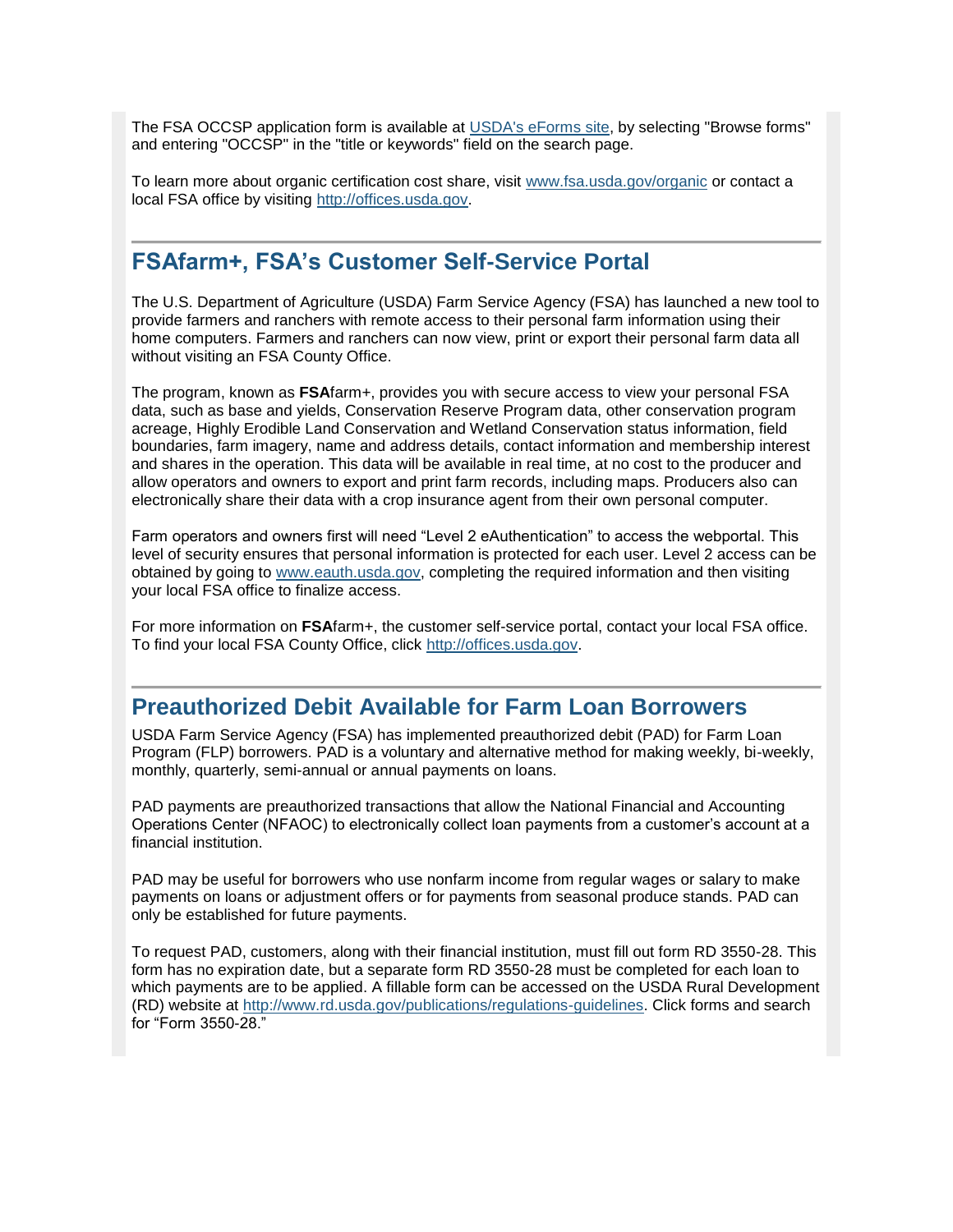If you have a "filter" on the account at your financial institution, you will need to provide the financial institution with the following information: Origination ID: 1220040804, Agency Name: USDA RD DCFO.

PAD is offered by FSA at no cost. Check with your financial institution to discuss any potential cost. Preauthorized debit has no expiration date, but you can cancel at any time by submitting a written request to your local FSA office. If a preauthorized debit agreement receives three payment rejections within a three month period, the preauthorized debt agreement will be cancelled by FSA. The payment amount and due date of your loan is not affected by a cancellation of preauthorized debit. You are responsible to ensure your full payment is made by the due date.

For more information about PAD, contact your local FSA office. To find a local FSA office, visit [http://offices.usda.gov.](http://offices.sc.egov.usda.gov/locator/app)

## <span id="page-7-0"></span>**FSA Offers Joint Financing Option on Direct Farm Ownership Loans**

The USDA Farm Service Agency's (FSA) [Direct Farm Ownership loans](https://www.fsa.usda.gov/programs-and-services/farm-loan-programs/farm-ownership-loans/index) are a resource to help farmers and ranchers become owner-operators of family farms, improve and expand current operations, increase agricultural productivity, and assist with land tenure to save farmland for future generations.

Depending on the applicant's needs, there are three types of Direct Farm Ownership Loans: regular, down payment and joint financing. FSA also offers [a Direct Farm Ownership Microloan](https://www.fsa.usda.gov/programs-and-services/farm-loan-programs/microloans/index) option for smaller financial needs up to \$50,000.

Joint financing allows FSA to provide more farmers and ranchers with access to capital. FSA lends up to 50 percent of the total amount financed. A commercial lender, a State program or the seller of the property being purchased, provides the balance of loan funds, with or without an FSA guarantee. The maximum loan amount for a Joint Financing loan is \$300,000 and the repayment period for the loan is up to 40 years.

To be eligible, the operation must be an eligible farm enterprise. Farm Ownership loan funds cannot be used to finance nonfarm enterprises and all applicants must be able to meet general eligibility requirements. Loan applicants are also required to have participated in the business operations of a farm or ranch for at least three years out of the 10 years prior to the date the application is submitted. The applicant must show documentation that their participation in the business operation of the farm or ranch was not solely as a laborer.

For more information about FSA Loan programs, contact your local FSA office or visit [www.fsa.usda.gov.](http://www.fsa.usda.gov/) To find your local FSA office, visit [http://offices.usda.gov.](http://offices.usda.gov/)

## <span id="page-7-1"></span>**Nondiscrimination Statement**

The U.S. Department of Agriculture (USDA) prohibits discrimination in all its programs and activities on the basis of race, color, national origin, age, disability, and where applicable, sex, marital status, familial status, parental status, religion, sexual orientation, genetic information, political beliefs, reprisal, or because all or a part of an individual's income is derived from any public assistance program. (Not all prohibited bases apply to all programs.) Persons with disabilities who require alternative means for communication of program information (Braille, large print, audiotape, etc.) should contact USDA's TARGET Center at (202) 720-2600 (voice and TDD). To file a complaint of discrimination write to USDA, Director, Office of Civil Rights, 1400 Independence Avenue, S.W.,